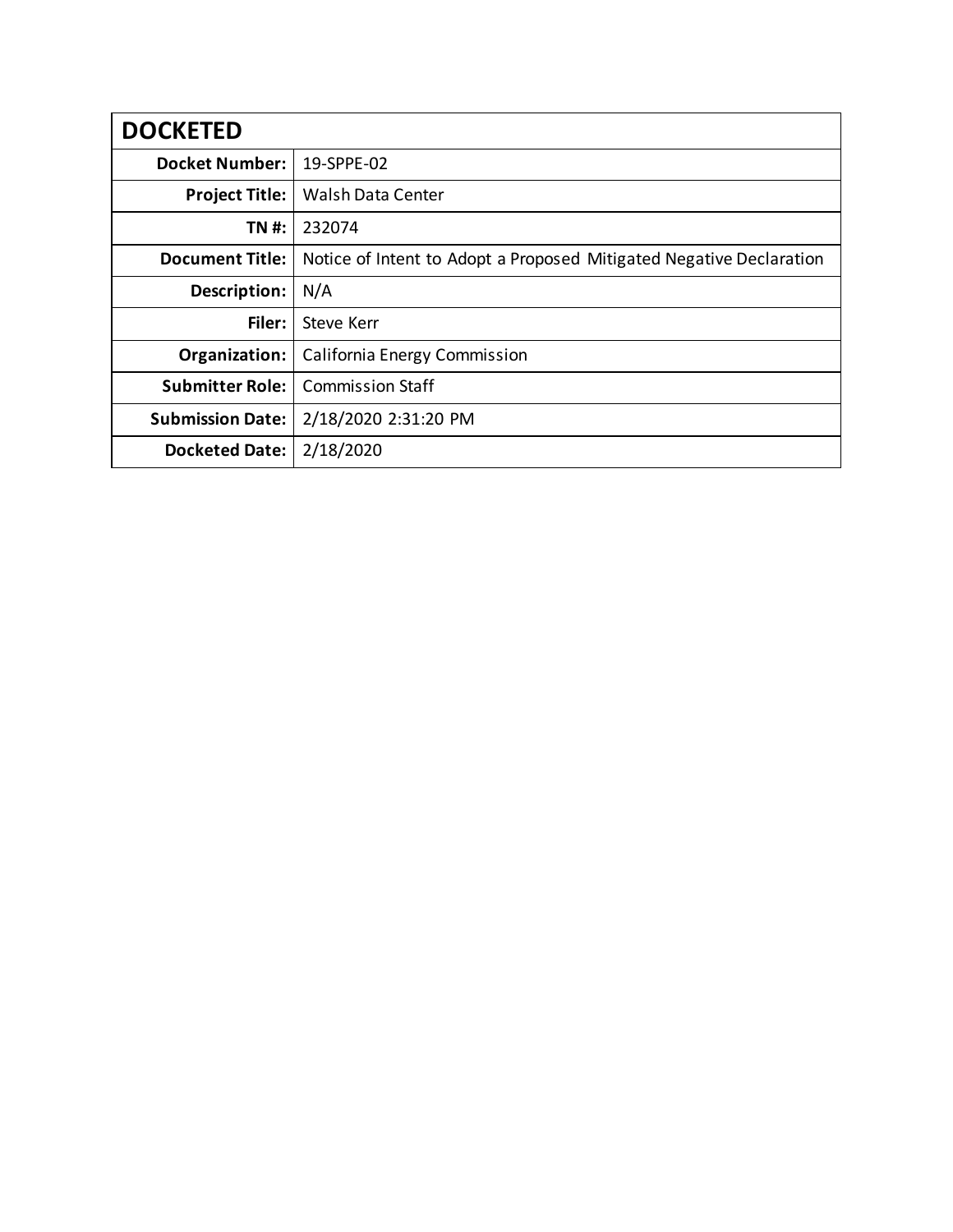CALIFORNIA ENERGY COMMISSION 1516 NINTH STREET SACRAMENTO, CA 95814-5512 www.energy.ca.gov



#### **NOTICE OF INTENT TO ADOPT A PROPOSED MITIGATED NEGATIVE DECLARATION**

Walsh Data Center (19-SPPE-02)

651 Walsh Partners, LLC (Applicant) filed an application with the California Energy Commission (CEC) on June 28, 2019 (TN 228877-2 and associated documents) requesting a Small Power Plant Exemption (SPPE) for the Walsh Backup Generating Facility (WBGF), which would provide up to 80 megawatts (MW) of backup generation support to the Walsh Data Center (WDC), collectively the "project", in Santa Clara, California. The project description was subsequently revised via a filing on January 31, 2020 (TN 231814) titled "Project Design Measures Numbered." Additional information regarding the project was provided in response to staff data requests, all of which can be accessed via the project docket (19-SPPE-02).

The CEC is responsible for reviewing, and ultimately approving or denying, all thermal power plants, 50 MW and greater, proposed for construction in California. The SPPE process allows applicants with thermal power plants between 50 and 100 MW to obtain an exemption from the CEC's jurisdiction and proceed with local permitting rather than requiring certification by the CEC. The CEC can grant an exemption if it finds that the proposed facility would not create a substantial adverse impact on the environment or energy resources. Section 25519(c) of the Public Resources Code designates the CEC as the California Environmental Quality Act (CEQA) lead agency, as provided in section 21165 of the Public Resources Code, for all thermal power plants that seek an exemption from the CEC's power plant certification process. CEQA requires the lead agency to consider the whole of the action; therefore, CEC staff has included the construction and operation of the data center in the environmental analysis of the backup generation facility.

This Notice of Intent is provided to inform parties, responsible agencies, and members of the public that CEC staff has proposed for adoption a Mitigated Negative Declaration for this project. Staff has prepared a Proposed Mitigated Negative Declaration (PMND) based upon the assessment of potential environmental impacts outlined in staff's Initial Study (IS). As discussed below, both of these documents are now available for public review.

#### **PROJECT DESCRIPTION**

The applicant proposes to construct and operate the project at 651 Walsh Avenue in Santa Clara, California. The project proposes to demolish the existing improvements on the site and construct the WDC building, the associated WBGF generator equipment yard, and an electrical substation. The associated WBGF would consist of 33 diesel fired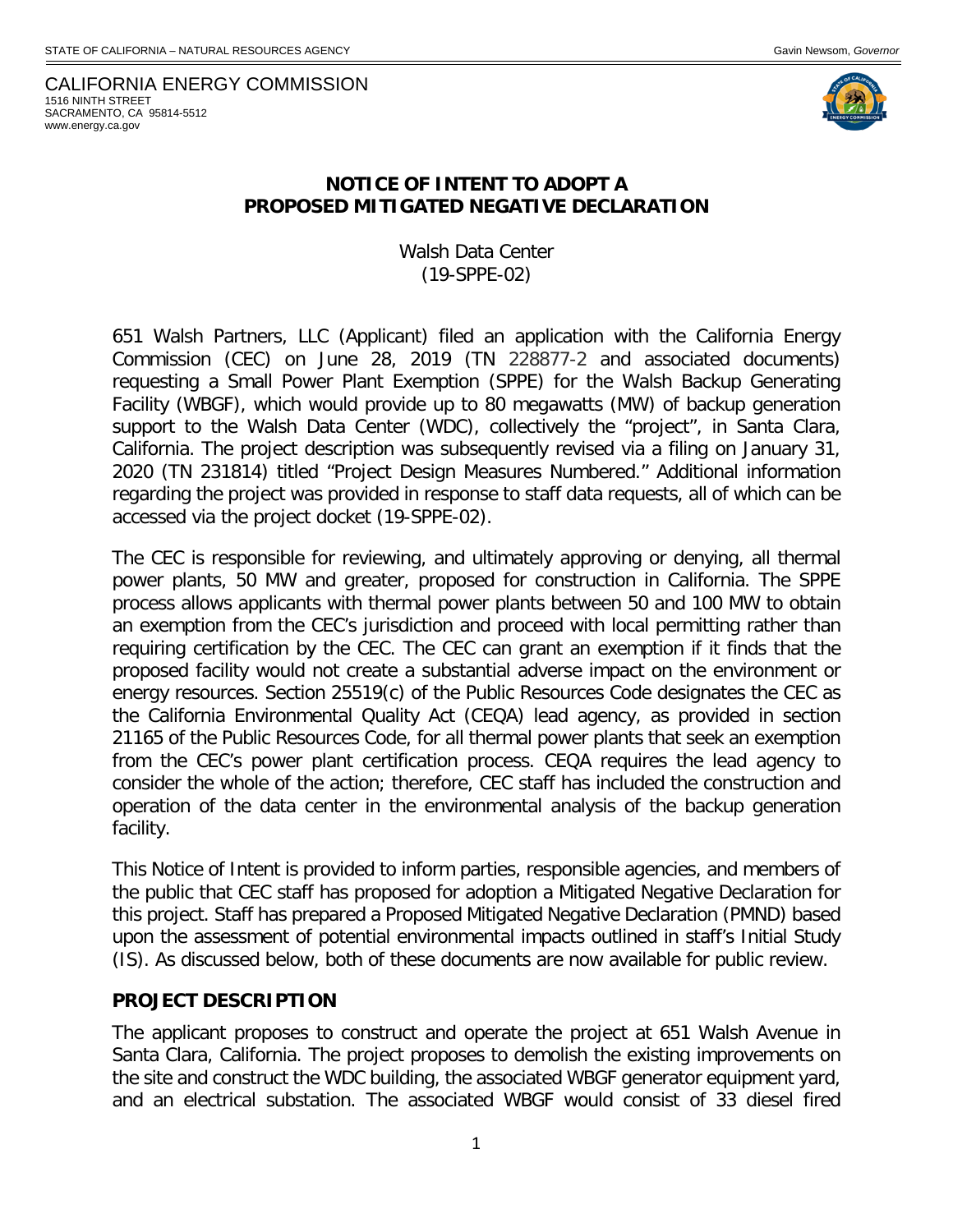generators that would be used exclusively to provide backup generation to support the Critical Information Technology (IT) load of the server bays, mechanical cooling loads, and house power backup of the WDC. The maximum electrical load of the WDC would be up to 80 MW.

The WDC building has two attached components—a four-story Data Center Building where client servers and associated electrical equipment would be housed, and a threestory Power Base Building located on the site's frontage with Walsh Avenue which would include support facilities such as the building lobby, restrooms, conference rooms, office space, and customer space. The total WDC building size is 435,050 square feet.

The 33 backup generators would be located in a generation yard adjacent to the north side of the WDC building. Thirty-two 3-MW generators would be deployed in a two-level stacked configuration. Half (16) of the generators would be placed on a concrete slab and the other half (16) would be on a second level directly above the ground with the generators mounted on a steel support structure. Each backup generator is a fully independent package system with dedicated fuel tanks located on a skid below the bottom level generator. The top-level generators would each have a day tank, which is fed from the lower level belly fuel tank.

The generation yard would be electrically interconnected to the WDC building through a combination of underground and above ground cable bus to a location within the building that houses electrical distribution equipment. The additional 2-MW generator would be interconnected solely to the Power Base Building located on the WDC building southern side. The project includes the switchgear and distribution cabling to interconnect the generators to their respective interconnection points.

A new electrical substation would be constructed to the east of the data center, 17 feet from the eastern property line, which abuts the Union Pacific Railroad (UPRR) tracks. This new 90 megavolt amps (MVA) electrical substation would be a three-bay substation (three 30 MVA 60 kV-12kV step-down transformers). The substation would be capable of delivering electricity to the WDC from Silicon Valley Power (SVP) but would not allow any electricity generated from the WBGF to be delivered to the electrical grid.

### **HAZARDOUS WASTE SITES**

According to a review of the Envirostor and GeoTracker databases, the project site is listed on the hazardous materials sites compiled pursuant to Government Code section 65962.5. VOCs were detected in the soil and soil vapor but were determined to have come from offsite along the eastern, western, and northern boundaries of the site. The sources of the VOCs from offsite have been successfully closed and remedied according to a Geotracker database search.

## **AIRPORT IMPACTS**

CEQA requires that prior to adoption of a mitigated negative declaration for a project located within the boundaries of a comprehensive airport land use plan, the lead agency must first consider whether the project will result in a safety hazard or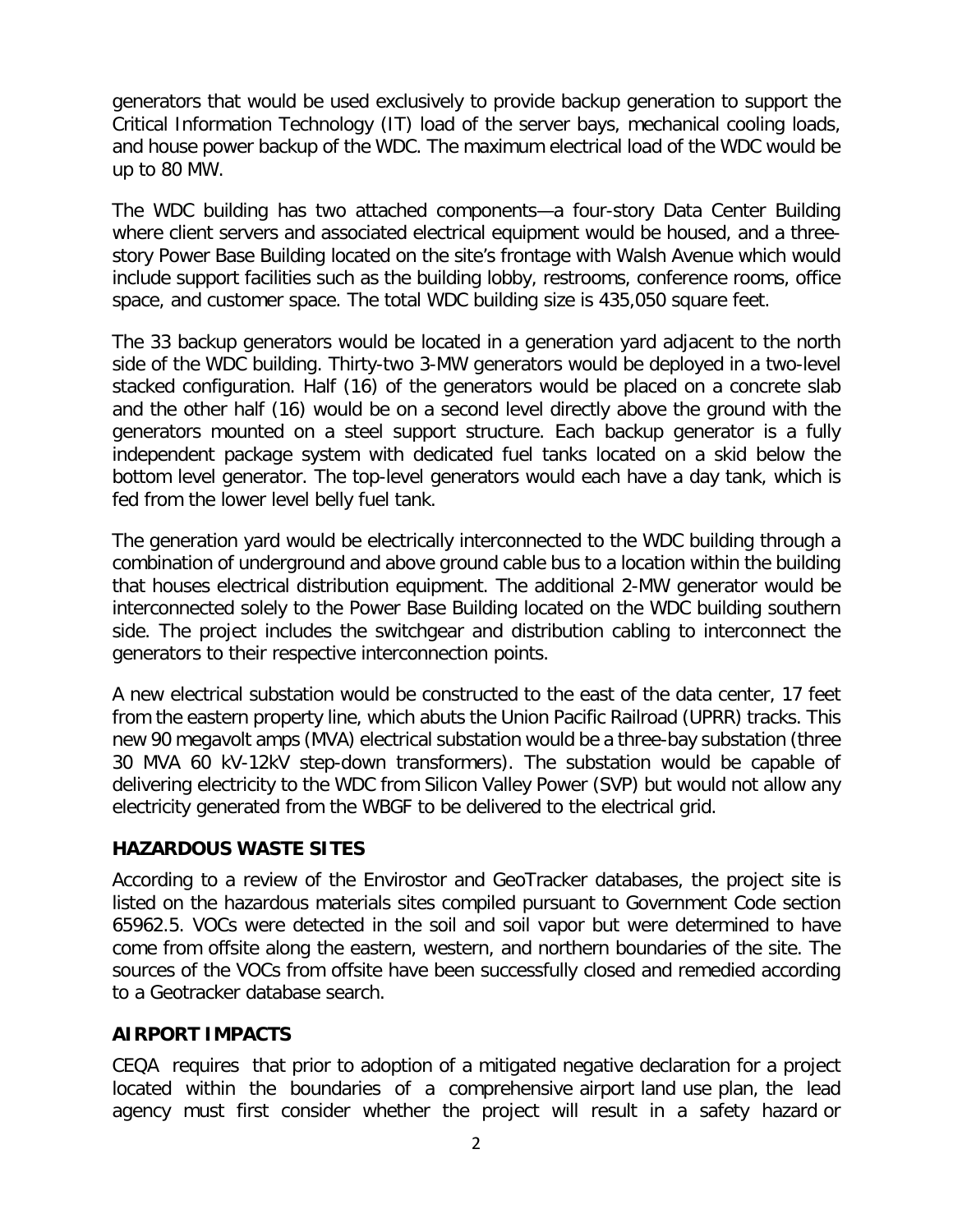noise problem for persons using the airport or for persons residing or working in the project area.[1](#page-3-0)

The project site is located approximately 0.3 mile west of the Norman Y. Mineta San Jose International Airport. This location is within the Airport Influence Area and subject to the Comprehensive Land Use Plan (CLUP) for the airport. The IS/PMND concluded that, although the WDC and WBGF would be inside the Traffic Pattern Zone, Turning Safety Zone, and Inner Safety Zone identified in the CLUP, the diesel exhaust stacks and thermal plumes would not pose a hazard to aviation nor violate the airport's maximum height restriction. The IS/PMND also determined that noise from the WBGF would not combine with the airport's noise to expose people to excessive noise levels. Further, staff found the project consistent with the policies of safety, height, and noise contained within the CLUP. Staff therefore concludes that the WBGF will not result in a safety hazard or noise problem for persons using the airport or for persons residing or working in the project area.

# **STAFF CONCLUSIONS**

CEC staff has completed an independent review of the project. Staff concludes that the project, as mitigated, would not have a significant effect on the environment or energy resources. Staff concludes that implementation of the project design measures and mitigation measures detailed in the IS/PMND would be sufficient to ensure there would be no significant impacts from the demolition and construction or operation of the project.

### **AVAILABILITY OF DOCUMENTS**

The IS/PMND for the SDC, and all documents incorporated by reference, have been filed in the docket for this project, which can be found on the CEC's Walsh Data Center webpage at the following link: <https://ww2.energy.ca.gov/sitingcases/walsh/> (Click "Documents for this Proceeding" to find the IS/PMND and all other documents filed in the proceeding).

In addition, the CEC's Docket Unit has all documents filed in this proceeding. If you would like to obtain a physical copy of a document or documents, please contact the Docket Unit and specify you are looking for documents associated with proceeding 19-SPPE-03:

Docket Unit California Energy Commission 1516 9th Street, MS-4 Sacramento, CA 95814 (916) 654-5076 [docket@energy.ca.gov](mailto:docket@energy.ca.gov)

 $\overline{a}$ 

<span id="page-3-0"></span> $1$  CEQA Guidelines, § 15074, subd. (e).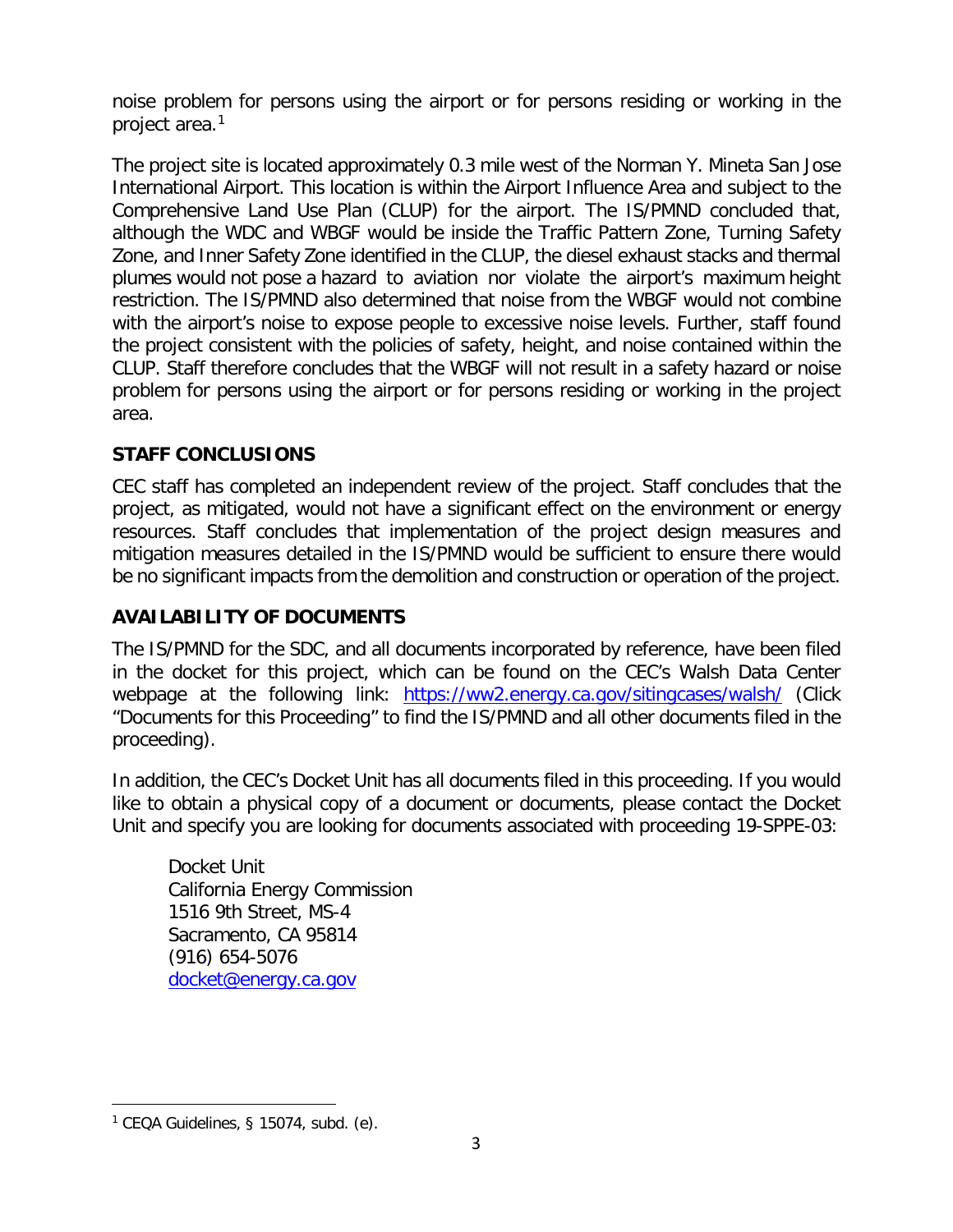A copy of the IS/PMND is available for review at the following additional locations:

| Northside Branch Library | City of Santa Clara Planning Division   |
|--------------------------|-----------------------------------------|
| 695 Moreland Way         | <b>Community Development Department</b> |
| Santa Clara, CA 95054    | 1501 Warburton Avenue                   |
|                          | Santa Clara, CA 95050                   |

This Notice of Intent has been mailed to owners and occupants of contiguous properties in accordance with CEQA Guidelines section 15072(b). Additionally, this Notice of Intent has been provided to responsible agencies, trustee agencies, the Santa Clara County Clerk, and organizations and individuals who have previously requested such notice. The IS/PMND was submitted to the State Clearinghouse for review by state agencies.

#### **PUBLIC COMMENTS**

The public review period for the IS/PMND begins on February 18, 2020. **Written comments will be accepted until 5:00 p.m. on March 23, 2020.** The preferred method for submitting comments is via the CEC's Walsh Data Center webpage: [https://ww2.energy.ca.gov/sitingcases/walsh/.](https://ww2.energy.ca.gov/sitingcases/walsh/)

Click on the "Comment on this Proceeding" link. Please provide your full name, any organization name, an email address, a reference to Docket No. 19-SPPE-02, and preferably put your comment in an attached document (.doc, .docx, or .pdf format). After checking the box to ensure that responses are generated by a human user and not a computer, click on the "Agree & Submit Your Comment" button to submit the comment to the CEC Docket Unit.

If you wish to mail written comments on the project, please submit them to the CEC Docket Unit. Please include the docket number (19-SPPE-02) for the Walsh Data Center project in the subject line or first paragraph of your comments and mail or hand-deliver them to the address listed above.

All written comments and materials filed with the Docket Unit will become a part of the public record of the proceeding. Additionally, comments may be posted on the Walsh Data Center webpage of the CEC's website.

In addition, the Committee assigned to conduct proceedings on the SPPE application has docketed a notice of its intention to conduct a status conference on Wednesday, February 26, 2020 at the Santa Clara Central Park Library, Margie Edinger Community Room, 2635 Homestead Road, Santa Clara, California, 95051, beginning at 12:30 p.m. Public comments will be taken at that time for those who wish to participate in person or via WebEx, the CEC's online meeting service. The Committee will issue a formal notice of the status conference, including remote access instructions.

**Please note that the IS and PMND are staff documents and are subject to evidentiary hearing and adoption by the CEC as part of its consideration as to whether to grant an exemption from the CEC's jurisdiction.** Staff's recommendation, along with any other recommendations and materials presented by the